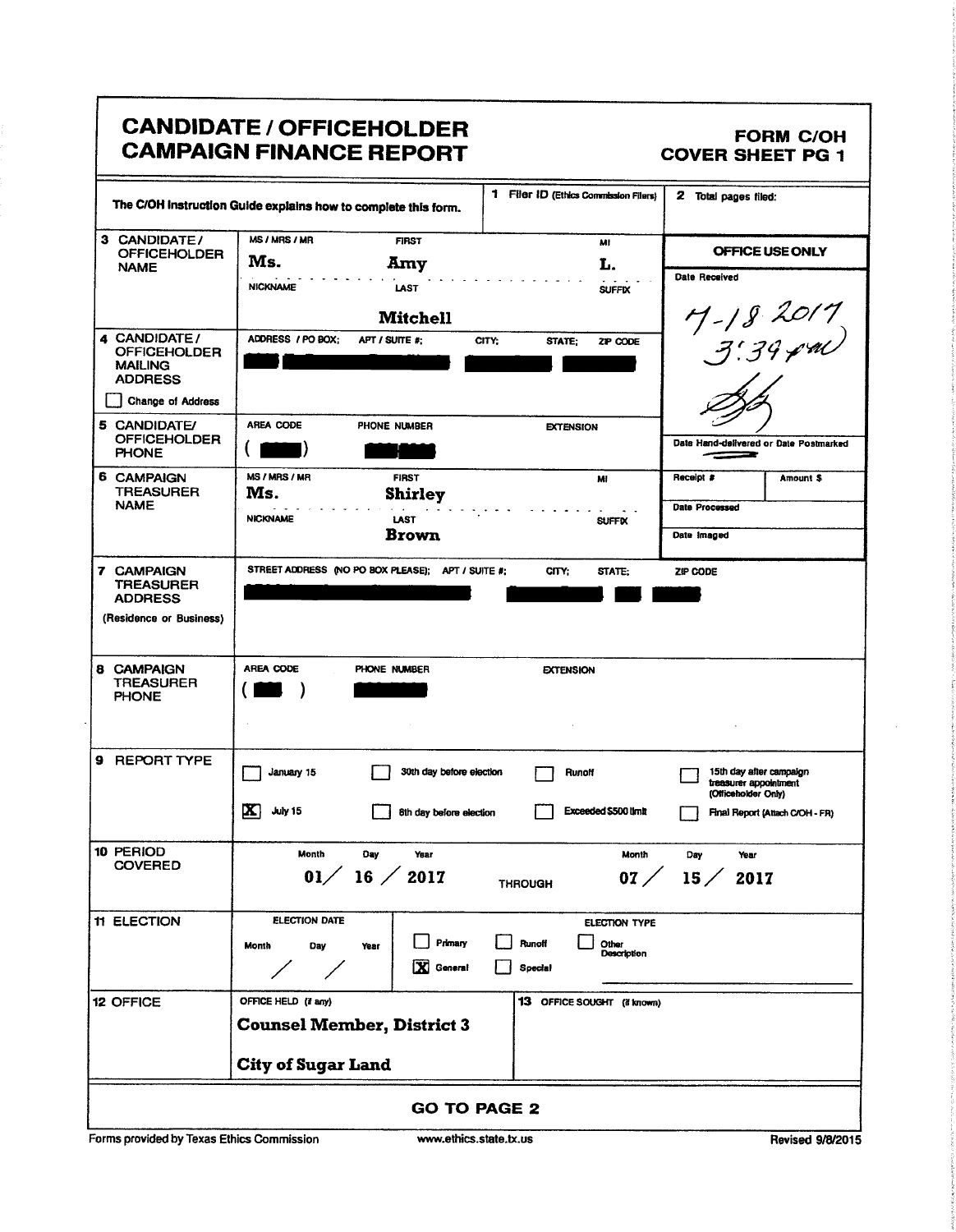## CANDIDATE / OFFICEHOLDER<br>CAMPAIGN FINANCE REPORT COVER SHEET PG 2 **CAMPAIGN FINANCE REPORT**

| 14 C/OH NAME                                                                                                                                                 | <b>Amy L. Mitchell</b>                                                                                                                                                                                                                                                                                                                                                                           |                                                                                                                                                                                                                                                                                                       | 15 Filer ID (Ethics Commission Filers)                                                    |  |  |
|--------------------------------------------------------------------------------------------------------------------------------------------------------------|--------------------------------------------------------------------------------------------------------------------------------------------------------------------------------------------------------------------------------------------------------------------------------------------------------------------------------------------------------------------------------------------------|-------------------------------------------------------------------------------------------------------------------------------------------------------------------------------------------------------------------------------------------------------------------------------------------------------|-------------------------------------------------------------------------------------------|--|--|
| <b>16 NOTICE FROM</b><br><b>POLITICAL</b><br><b>COMMITTEE(S)</b>                                                                                             | THIS BOX IS FOR NOTICE OF POLITICAL CONTRIBUTIONS ACCEPTED OR POLITICAL EXPENDITURES MADE BY POLITICAL COMMITTEES TO<br>SUPPORT THE CANDIDATE / OFFICEHOLDER. THESE EXPENDITURES MAY HAVE BEEN MADE WITHOUT THE CANDIDATE'S OR OFFICEHOLDER'S<br>KNOWLEDGE OR CONSENT. CANDIDATES AND OFFICENOLDERS ARE REQUIRED TO REPORT THIS INFORMATION ONLY IF THEY RECEIVE NOTICE<br>OF SUCH EXPENDITURES. |                                                                                                                                                                                                                                                                                                       |                                                                                           |  |  |
|                                                                                                                                                              | <b>COMMITTEE TYPE</b>                                                                                                                                                                                                                                                                                                                                                                            | <b>COMMITTEE NAME</b>                                                                                                                                                                                                                                                                                 |                                                                                           |  |  |
|                                                                                                                                                              | <b>GENERAL</b>                                                                                                                                                                                                                                                                                                                                                                                   |                                                                                                                                                                                                                                                                                                       |                                                                                           |  |  |
|                                                                                                                                                              | SPECIFIC                                                                                                                                                                                                                                                                                                                                                                                         | <b>COMMITTEE ADDRESS</b>                                                                                                                                                                                                                                                                              |                                                                                           |  |  |
|                                                                                                                                                              |                                                                                                                                                                                                                                                                                                                                                                                                  | <b>COMMITTEE CAMPAIGN TREASURER NAME</b>                                                                                                                                                                                                                                                              |                                                                                           |  |  |
| <b>Additional Pages</b>                                                                                                                                      |                                                                                                                                                                                                                                                                                                                                                                                                  |                                                                                                                                                                                                                                                                                                       |                                                                                           |  |  |
|                                                                                                                                                              |                                                                                                                                                                                                                                                                                                                                                                                                  | <b>COMMITTEE CAMPAIGN TREASURER ADDRESS</b>                                                                                                                                                                                                                                                           |                                                                                           |  |  |
| <b>17 CONTRIBUTION</b><br><b>TOTALS</b>                                                                                                                      | 1.                                                                                                                                                                                                                                                                                                                                                                                               | TOTAL POLITICAL CONTRIBUTIONS OF \$50 OR LESS (OTHER THAN<br>PLEDGES, LOANS, OR GUARANTEES OF LOANS), UNLESS ITEMIZED                                                                                                                                                                                 | \$00.00                                                                                   |  |  |
|                                                                                                                                                              | 2.                                                                                                                                                                                                                                                                                                                                                                                               | TOTAL POLITICAL CONTRIBUTIONS<br>(OTHER THAN PLEDGES, LOANS, OR GUARANTEES OF LOANS)                                                                                                                                                                                                                  | \$00.00                                                                                   |  |  |
| <b>EXPENDITURE</b><br><b>TOTALS</b>                                                                                                                          | З.<br>TOTAL POLITICAL EXPENDITURES OF \$100 OR LESS.<br><b>UNLESS ITEMIZED</b>                                                                                                                                                                                                                                                                                                                   |                                                                                                                                                                                                                                                                                                       | \$00.00                                                                                   |  |  |
|                                                                                                                                                              | 4.                                                                                                                                                                                                                                                                                                                                                                                               | TOTAL POLITICAL EXPENDITURES                                                                                                                                                                                                                                                                          | \$610.25                                                                                  |  |  |
| <b>CONTRIBUTION</b><br><b>BALANCE</b>                                                                                                                        | 5.<br>TOTAL POLITICAL CONTRIBUTIONS MAINTAINED AS OF THE LAST DAY<br>\$17,300.43<br>OF REPORTING PERIOD                                                                                                                                                                                                                                                                                          |                                                                                                                                                                                                                                                                                                       |                                                                                           |  |  |
| <b>OUTSTANDING</b><br><b>LOAN TOTALS</b>                                                                                                                     | 6.<br>TOTAL PRINCIPAL AMOUNT OF ALL OUTSTANDING LOANS AS OF THE<br>\$00.00<br>LAST DAY OF THE REPORTING PERIOD                                                                                                                                                                                                                                                                                   |                                                                                                                                                                                                                                                                                                       |                                                                                           |  |  |
| <b>18 AFFIDAVIT</b><br><b>AFFIX NOTARY STAMR/SEAD</b><br>Sworn to and subscribed before me, by the said<br>day oj<br>Signature of officer administering oath |                                                                                                                                                                                                                                                                                                                                                                                                  | I swear, or affirm, under penalty of perjury, that the accompanying report is<br>true and correct and includes all information required to be reported by me<br>under Title 15, Election Code.<br>to certify which, witness my hand and seal of office.<br>Printed name of officer administering oath | Signatute of Candidate or Officeholder<br>this the<br>Title of officer administering oath |  |  |
|                                                                                                                                                              |                                                                                                                                                                                                                                                                                                                                                                                                  |                                                                                                                                                                                                                                                                                                       |                                                                                           |  |  |
| Forms provided by Texas Ethics Commission                                                                                                                    |                                                                                                                                                                                                                                                                                                                                                                                                  | www.ethics.state.tx.us                                                                                                                                                                                                                                                                                | Revised 9/8/2015                                                                          |  |  |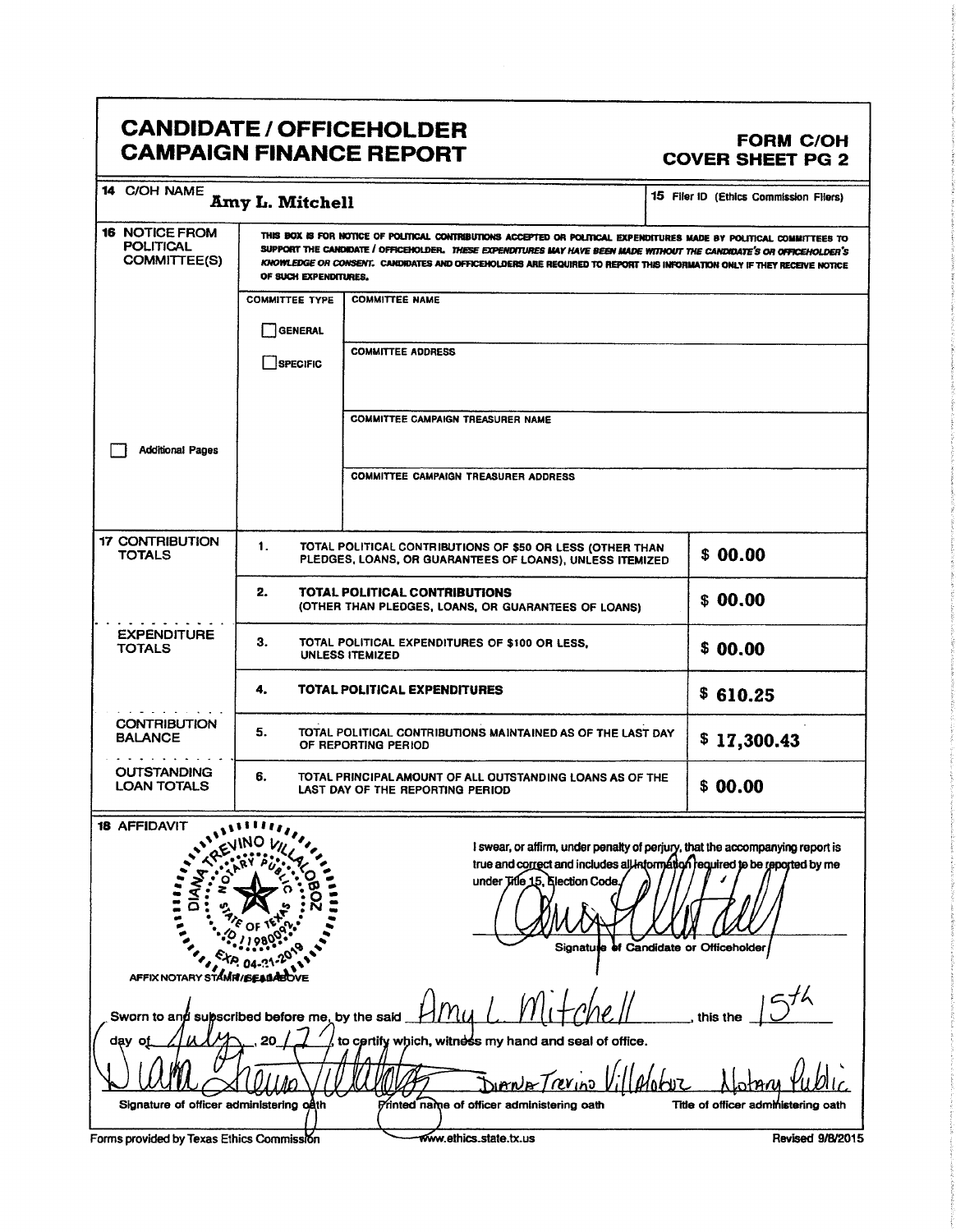## SUBTOTALS - C/OH FORM C/OH

# COVER SHEET PG 3

| 19  | <b>FILER NAME</b><br>20<br>Filer ID (Ethics Commission Filers)                                               |                                  |  |  |
|-----|--------------------------------------------------------------------------------------------------------------|----------------------------------|--|--|
|     | Amy L. Mitchell                                                                                              |                                  |  |  |
|     | 21 SCHEDULE SUBTOTALS<br><b>NAME OF SCHEDULE</b>                                                             | <b>SUBTOTAL</b><br><b>AMOUNT</b> |  |  |
| 1.  | SCHEDULE A1: MONETARY POLITICAL CONTRIBUTIONS                                                                | s                                |  |  |
| 2.  | SCHEDULE A2: NON-MONETARY (IN-KIND) POLITICAL CONTRIBUTIONS                                                  | \$                               |  |  |
| з.  | SCHEDULE B: PLEDGED CONTRIBUTIONS                                                                            | s                                |  |  |
| 4.  | <b>SCHEDULE E: LOANS</b>                                                                                     | \$                               |  |  |
| 5.  | SCHEDULE F1: POLITICAL EXPENDITURES MADE FROM POLITICAL CONTRIBUTIONS                                        | \$                               |  |  |
| 6.  | SCHEDULE F2: UNPAID INCURRED OBLIGATIONS                                                                     | s                                |  |  |
| 7.  | SCHEDULE F3: PURCHASE OF INVESTMENTS MADE FROM POLITICAL CONTRIBUTIONS                                       | S                                |  |  |
| 8.  | SCHEDULE F4: EXPENDITURES MADE BY CREDIT CARD                                                                | s                                |  |  |
| 9.  | $\mathbf{x}$<br>SCHEDULE G: POLITICAL EXPENDITURES MADE FROM PERSONAL FUNDS                                  | \$610.25                         |  |  |
| 10. | SCHEDULE H: PAYMENT MADE FROM POLITICAL CONTRIBUTIONS TO A BUSINESS OF C/OH                                  | s                                |  |  |
| 11. | SCHEDULE I: NON-POLITICAL EXPENDITURES MADE FROM POLITICAL CONTRIBUTIONS                                     | \$                               |  |  |
| 12. | SCHEDULE K: INTEREST, CREDITS, GAINS, REFUNDS, AND CONTRIBUTIONS<br>$\mathbf{X}$<br><b>RETURNED TO FILER</b> | \$6.87                           |  |  |
|     |                                                                                                              |                                  |  |  |
|     |                                                                                                              |                                  |  |  |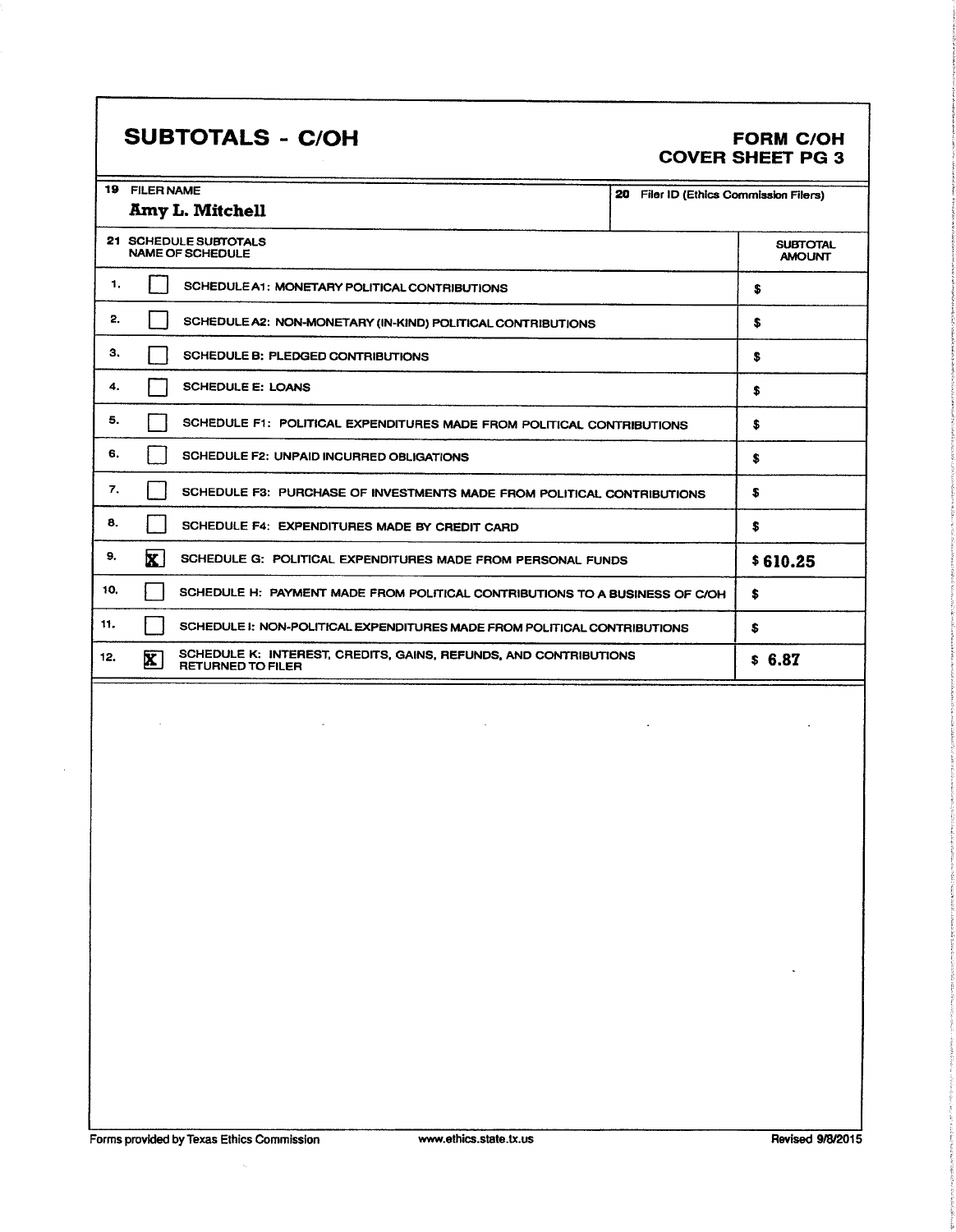### POLITICAL EXPENDITURES MADE FROM PERSONAL FUNDS SCHEDULE G

|                                                                                                                                                                                |                  | <b>EXPENDITURE CATEGORIES FOR BOX 8(a)</b>                                                                                                                                    |                        |                                                                                                                                               |                                                                                                                                                                                                      |
|--------------------------------------------------------------------------------------------------------------------------------------------------------------------------------|------------------|-------------------------------------------------------------------------------------------------------------------------------------------------------------------------------|------------------------|-----------------------------------------------------------------------------------------------------------------------------------------------|------------------------------------------------------------------------------------------------------------------------------------------------------------------------------------------------------|
| <b>Advertising Expense</b><br>Accounting/Banking<br>Consulting Expense<br>Contributions/Donations Made By<br>Candidate/Officeholder/Political Committee<br>Credit Card Payment |                  | <b>Event Expense</b><br>Fees<br>Forad/Beverage Expense<br>Gilt/Awards/Memorials Expense<br><b>Legal Services</b><br>The Instruction Guide explains how to complete this form. |                        | Loan Repayment/Reimbursement<br>Office Overhead/Rental Expense<br>Polling Expense<br><b>Printing Expense</b><br>Salaries/Wages/Contract Labor | Solicitation/Fundralsing Expense<br><b>Transportation Equipment &amp; Related Expense</b><br><b>Travel In District</b><br><b>Travel Out Of District</b><br>Other (enter a category not listed above) |
| 1 Total pages Schedule G:                                                                                                                                                      | 2 FILER NAME     | <b>Amy L. Mitchell</b>                                                                                                                                                        |                        |                                                                                                                                               | 3 Filer ID (Ethics Commission Filers)                                                                                                                                                                |
| 4 Date                                                                                                                                                                         | 5 Payee name     |                                                                                                                                                                               |                        |                                                                                                                                               |                                                                                                                                                                                                      |
| 01/25/2017                                                                                                                                                                     |                  | <b>Ruggles Green</b>                                                                                                                                                          |                        |                                                                                                                                               |                                                                                                                                                                                                      |
| 6 Amount (\$)                                                                                                                                                                  | 7 Payee address; | City; State; Zip Code                                                                                                                                                         |                        |                                                                                                                                               |                                                                                                                                                                                                      |
| \$610.25<br>Reimbursementfrom<br>political contributions<br><i><b>Intended</b></i>                                                                                             |                  |                                                                                                                                                                               |                        |                                                                                                                                               |                                                                                                                                                                                                      |
| 8<br><b>PURPOSE</b>                                                                                                                                                            |                  | (a) Category (See Categories listed at the top of this schedule)                                                                                                              |                        | (b) Description                                                                                                                               |                                                                                                                                                                                                      |
| OF<br><b>EXPENDITURE</b>                                                                                                                                                       |                  | <b>Event Expense/Fundraiser</b>                                                                                                                                               |                        |                                                                                                                                               | Check if travel outside of Texas. Complete Schedule T.<br>Check if Austin, TX, officeholder living expense                                                                                           |
| 9 Complete ONLY if direct                                                                                                                                                      |                  | Candidate / Officeholder name                                                                                                                                                 |                        | Office sought                                                                                                                                 | Office held                                                                                                                                                                                          |
| expenditure to benefit C/OH                                                                                                                                                    |                  | <b>Amy L. Mitchell</b>                                                                                                                                                        |                        |                                                                                                                                               | <b>City Counsel</b>                                                                                                                                                                                  |
|                                                                                                                                                                                |                  |                                                                                                                                                                               |                        |                                                                                                                                               |                                                                                                                                                                                                      |
| Date                                                                                                                                                                           | Payee name       |                                                                                                                                                                               |                        |                                                                                                                                               |                                                                                                                                                                                                      |
| Amount (\$)                                                                                                                                                                    | Payee address;   | City; State; Zip Code                                                                                                                                                         |                        |                                                                                                                                               |                                                                                                                                                                                                      |
| Reimbursement from<br>political contributions<br>intended                                                                                                                      |                  |                                                                                                                                                                               |                        |                                                                                                                                               |                                                                                                                                                                                                      |
| <b>PURPOSE</b>                                                                                                                                                                 |                  | Category (See Categories listed at the top of this schedule)                                                                                                                  |                        | (b) Description                                                                                                                               |                                                                                                                                                                                                      |
| OF<br><b>EXPENDITURE</b>                                                                                                                                                       |                  |                                                                                                                                                                               |                        |                                                                                                                                               | Checkii traveloutside of Texas. Complete Schedule T.<br>Check if Austin, TX, officeholder living expense                                                                                             |
| Complete ONLY if direct                                                                                                                                                        |                  | Candidate / Officeholder name                                                                                                                                                 |                        | Office sought                                                                                                                                 | Office held                                                                                                                                                                                          |
| expenditure to benefit C/OH                                                                                                                                                    |                  |                                                                                                                                                                               |                        |                                                                                                                                               |                                                                                                                                                                                                      |
| Date                                                                                                                                                                           | Payee name       |                                                                                                                                                                               |                        |                                                                                                                                               |                                                                                                                                                                                                      |
| Amount (\$)                                                                                                                                                                    | Payee address;   | City; State; Zip Code                                                                                                                                                         |                        |                                                                                                                                               |                                                                                                                                                                                                      |
| Reimbursement from<br>political contributions<br>intended                                                                                                                      |                  |                                                                                                                                                                               |                        |                                                                                                                                               |                                                                                                                                                                                                      |
| <b>PURPOSE</b>                                                                                                                                                                 |                  | Category (See Categories listed at the top of this schedule)                                                                                                                  |                        | (b) Description                                                                                                                               |                                                                                                                                                                                                      |
| ОF<br><b>EXPENDITURE</b>                                                                                                                                                       |                  |                                                                                                                                                                               |                        |                                                                                                                                               | Check if travel outside of Texas, Complete Schedule T.<br>Check if Austin, TX, officeholder living expense                                                                                           |
| Complete ONLY if direct<br>expenditure to benefit C/OH                                                                                                                         |                  | Candidate / Officeholder name                                                                                                                                                 |                        | Office sought                                                                                                                                 | Office held                                                                                                                                                                                          |
| ATTACH ADDITIONAL COPIES OF THIS SCHEDULE AS NEEDED                                                                                                                            |                  |                                                                                                                                                                               |                        |                                                                                                                                               |                                                                                                                                                                                                      |
| Forms provided by Texas Ethics Commission                                                                                                                                      |                  |                                                                                                                                                                               | www.ethics.state.tx.us |                                                                                                                                               | <b>Revised 9/8/2019</b>                                                                                                                                                                              |